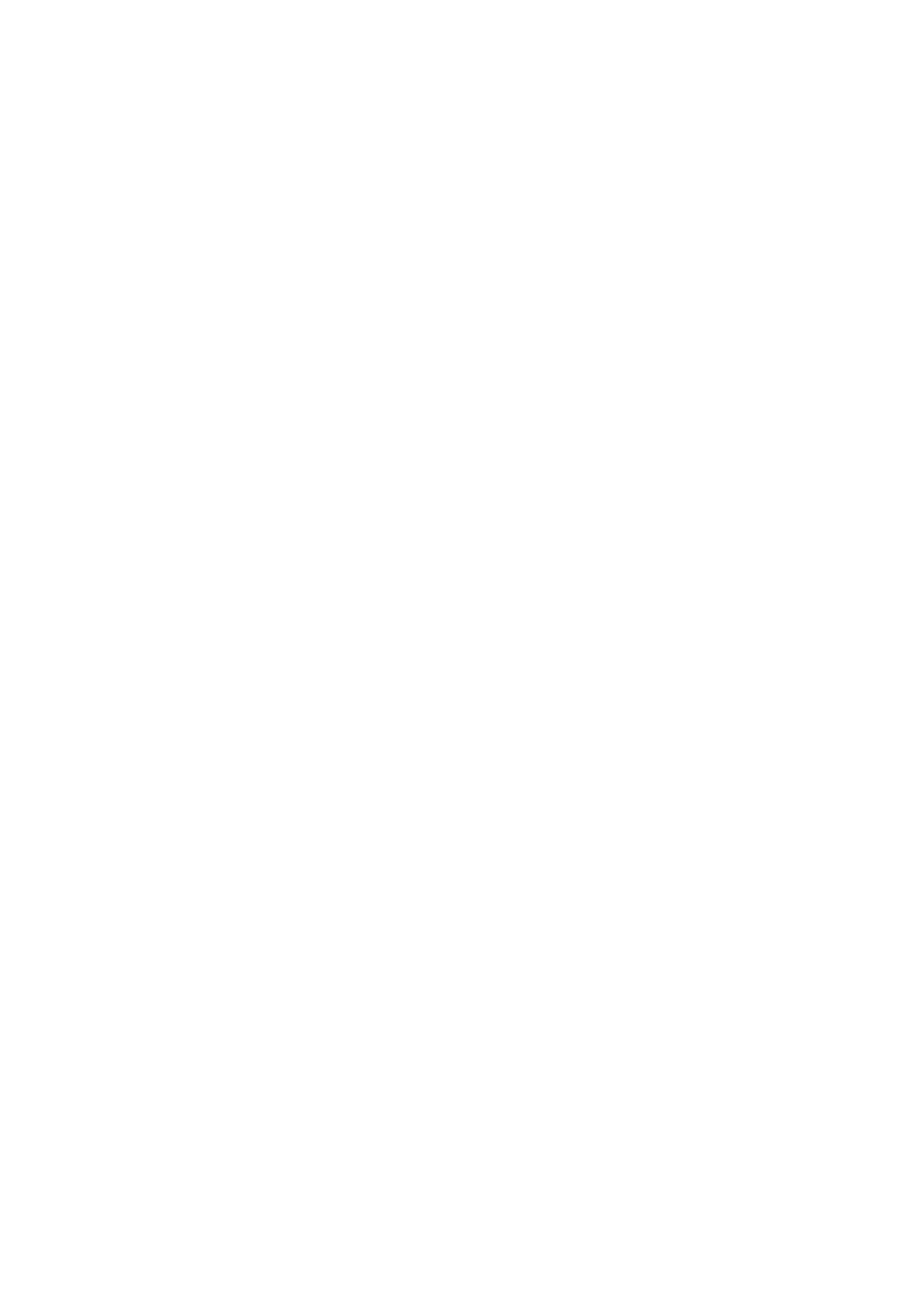

4) Investigation

Employees should strictly abide by the Code of Conduct. For violations of the Code of Conduct and laws and regulations, the COC Advisory Office should investigate or ask the relevant departments to conduct self-examination, and the relevant departments should cooperate.

5) Accept consultation

A consultation hotline or email should be indicated on the CATL website to enable CATL's employees or partners to send complaints and information, opinions, inquiries, requests, or consultations about the Code of Conduct to the COC Advisory Office by phone or email.

Hotline number: 19959356699, 0593-8903598 (fax)

E-mail: [CATL-COC@catlbattery.com](mailto:CATL-COC@catlbattery.com)

The COC Advisory Office should accept complaints, information, questions, comments, requests or inquiries regarding the CATL Code of Conduct, and evaluated the information submitted.

6) Lability of confidentiality and protection of consulters

The COC Advisory Office shall keep the information obtained through the implementation of the CATL Code of Conduct confidential and protect the consulters from any unfair treatment or loss due to the consulting behavior. The COC Advisory Office shall act based on the will of the consulter. To solve the problem of the consulter, it may disclose certain information obtained from the consulter if it deems it necessary.

7) Record and preservation

The COC Advisory Office shall record and preserve all anonymous and signed complaints, information, comments, inquiries, requests and consultation received for 3 years.

## **3.4 Training and education**

To familiarize CATL's employees with the Code of Conduct, CATL Human Resources Department and relevant departments should organize Code of Conduct training courses, regular training and online learning and testing.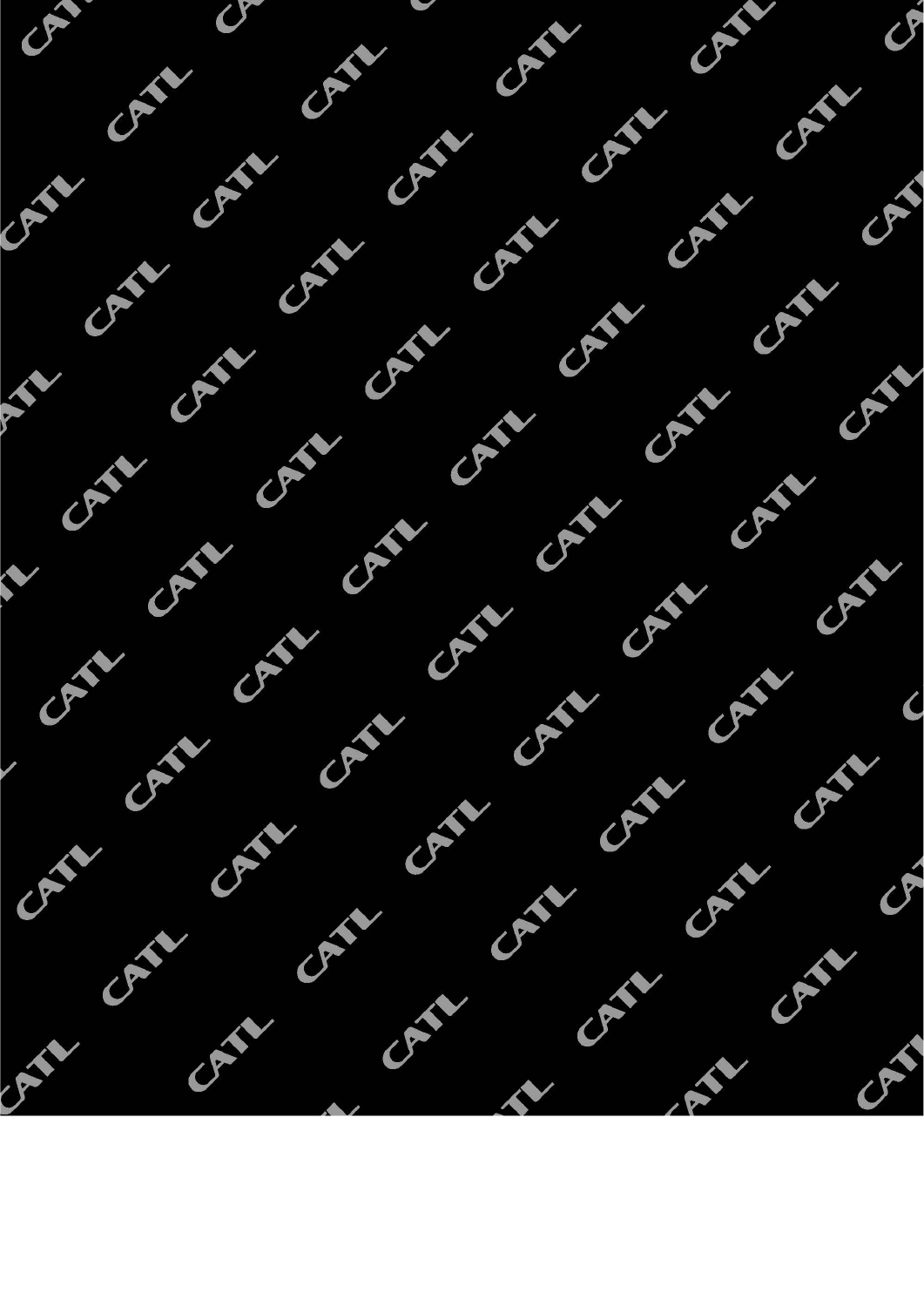

## **3.5 Reporting and prevention**

To create a clean corporate culture, CATL encourages real-name reporting of violations of the Code and suspected violations of the Code. Where reporting clues are evaluated and confirmed authentic by the COC Advisory Office, the informer will be rewarded. Reward rules are stipulated separately. CATL opposes false accusations and false reports; CATL will protect the informer's personal information and prevent them from being framed or retaliated.

Employees noticing violations or suspected violations of CATL Code of Conduct or relavant internal rules and regulations shall report to the integrity and Selfdiscipline Supervisor of their department, department head or COC Advisory Office. Employees who report on violations that cannot be confirmed, or report on violations due to non-malicious retaliation reasons, will not be subject to disciplinary action, but they shall not intentionally make false reports.

For reporting on violations or suspected violations of CATL Code of Conduct or relevant internal rules and regulations, relevant department heads or Integrity and Self-discipline Supervisor should take the initiative to investigate and take preventive measures.

## **3.6 Disciplinary Punishment**

- 1) Those who violate the CATL Code of Conduct will be subject to disciplinary action in accordance with relevant laws, regulations and relevant company regulations.
- 2) The disciplinary action is based on the principle of "leniency to those who confess, severity to those who resist".

## **3.7 Establishment, cancellation and revision of CATL Code of Conduct**

Establishment, cancellation and revision of CATL Code of Conduct must be approved by CATL President. The COC can discuss the cancellation and revision of the certain provisions in the CATL Code of Conduct and submit such proposals to the CATL President for approval.

**Contemporary Amperex Technology Co., Limited www.catl.com**